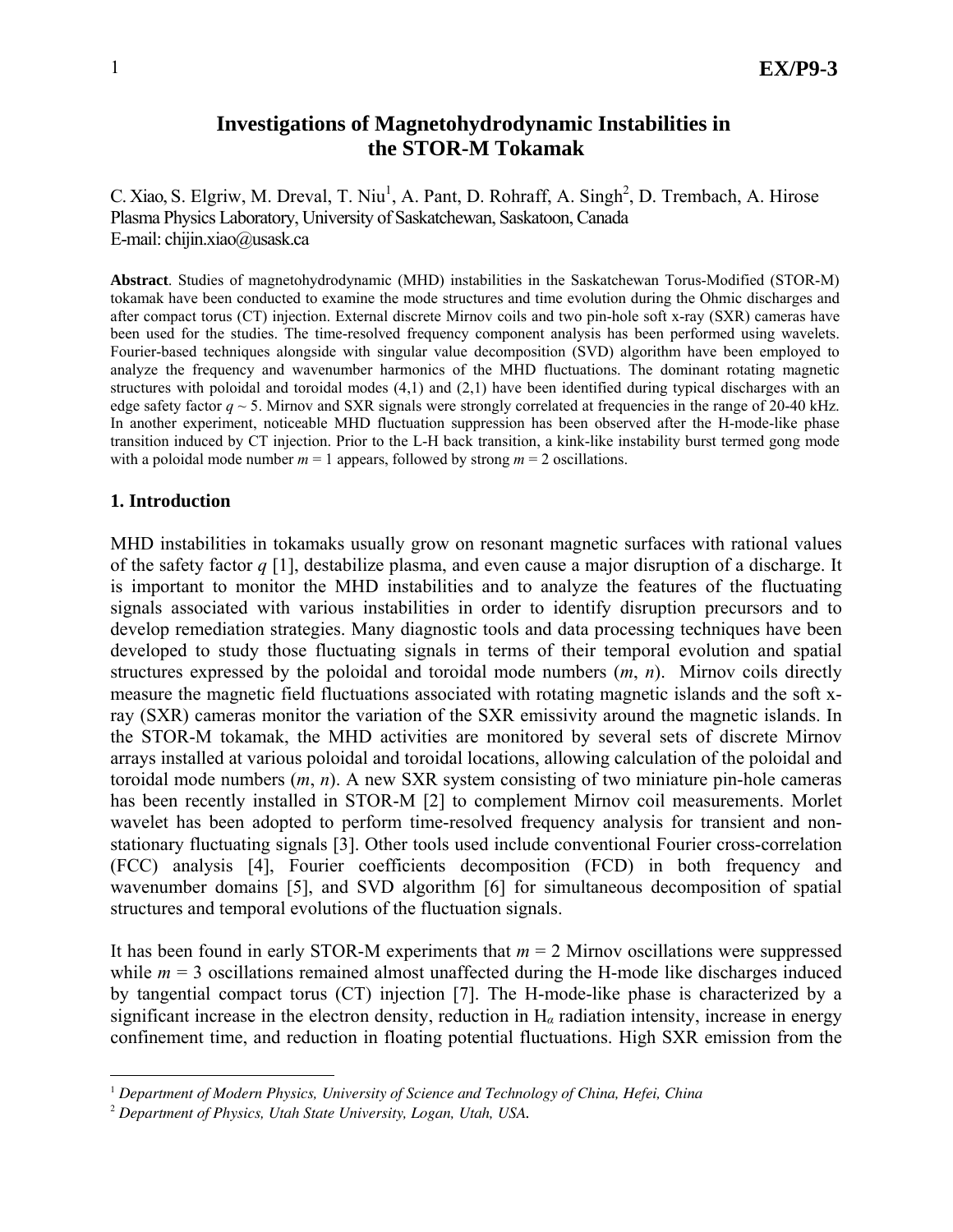hot plasma core has also been observed after vertical CT injection [8]. However, the magnetic fluctuation signals were measured by pre-connected Mirnov coils measuring either  $m = 2$  or  $m =$ 3 Mirnov oscillations. The 8-bit digitizers did not have a resolution high enough for detailed numerical analysis. In previous CT injection experiments, it has also been noticed that an increase in  $m = 2$  Mirnov oscillations occurs before the termination of the transient improved confinement phase, raising a question whether the high amplitude of Mirnov oscillations is a direct or indirect precursor for the H-L back transition in STOR-M [9].

This paper reports the spatial and temporal features of fluctuations observed by Mirnov coil arrays and SXR detector arrays. In particular, detailed analysis of the mode structures of magnetic fluctuations has been performed during the period shortly before the transition from the improved confinement phase triggered by CT injection to the nominal confinement phase.

## **2. Experimental Setup**

The STOR-M tokamak is a small tokamak with a major radius of 46 cm and minor radius of 12.5 cm. STOR-M is equipped with a feedback control system for horizontal position, a 4 mm microwave interferometer for electron density measurements. The plasma parameters during a typical STOR-M discharge are  $I_p$  (plasma current) = 20~30 kA,  $V_l$  (loop voltage) = 3 V,  $B_t$ (toroidal magnetic field) = 0.7 T,  $n_e$  (electron density) = 0.5 ~ 2 × 10<sup>19</sup> m<sup>-3</sup> and  $\tau_E$  (global energy confinement time) = 1 ms. The University of Saskatchewan CT injector (USCTI) is used to inject a CT horizontally from the low field side in a direction tangential to the toroidal magnetic field. CTs with a mass of 1 µg, and electron density in the range  $1 \sim 4 \times 10^{21}$  m<sup>-3</sup> are accelerated to velocities up to 150 km/s [10]. The CTs are typically injected into the STOR-M discharge during the plasma current flat-top phase.

MHD oscillations in the STOR-M tokamak have been recorded using two types of Mirnov coils, the pre-connected conventional  $m = 2$  and  $m = 3$  coils and the discrete coil arrays. Two sets of arrays, each consisting of 12 discrete Mirnov coils with  $30^{\circ}$  poloidal separation, are mounted at two opposite toroidal locations on thin (0.5 mm) stainless steel bellows sections. The coils are capable of measuring poloidal mode numbers in the range  $m \leq 6$ . Four sets of toroidal arrays, each consisting of 4 discrete Mirnov coils toroidaly separated by 90° from one another, are used to analyze toroidal modes. The outboard toroidal Mirnov coil array is used to determine the toroidal mode numbers up to  $n = 2$ .

The SXR system consists of two miniature pin-hole camera arrays [2]. Each SXR camera array consists of 12 photodiodes (IRD AXUV-20EL) collecting SRX emission from 12 fan-like lines of sight. Aluminum foils with a thickness of 1.8 μm (or 7.5 μm Be foils) are used to filter out visible light. The miniature SXR cameras have been installed through two small ports from the top and from outboard at the same toroidal location. Both Mirnov coil and SXR signals are collected by a 14-bit data acquisition system with a sampling rate up to 3 MS/s per channel.

Figure 1 shows the distribution of the Mirnov coil arrays and the vertical and horizontal fan-like lines of sight of two SXR camera arrays.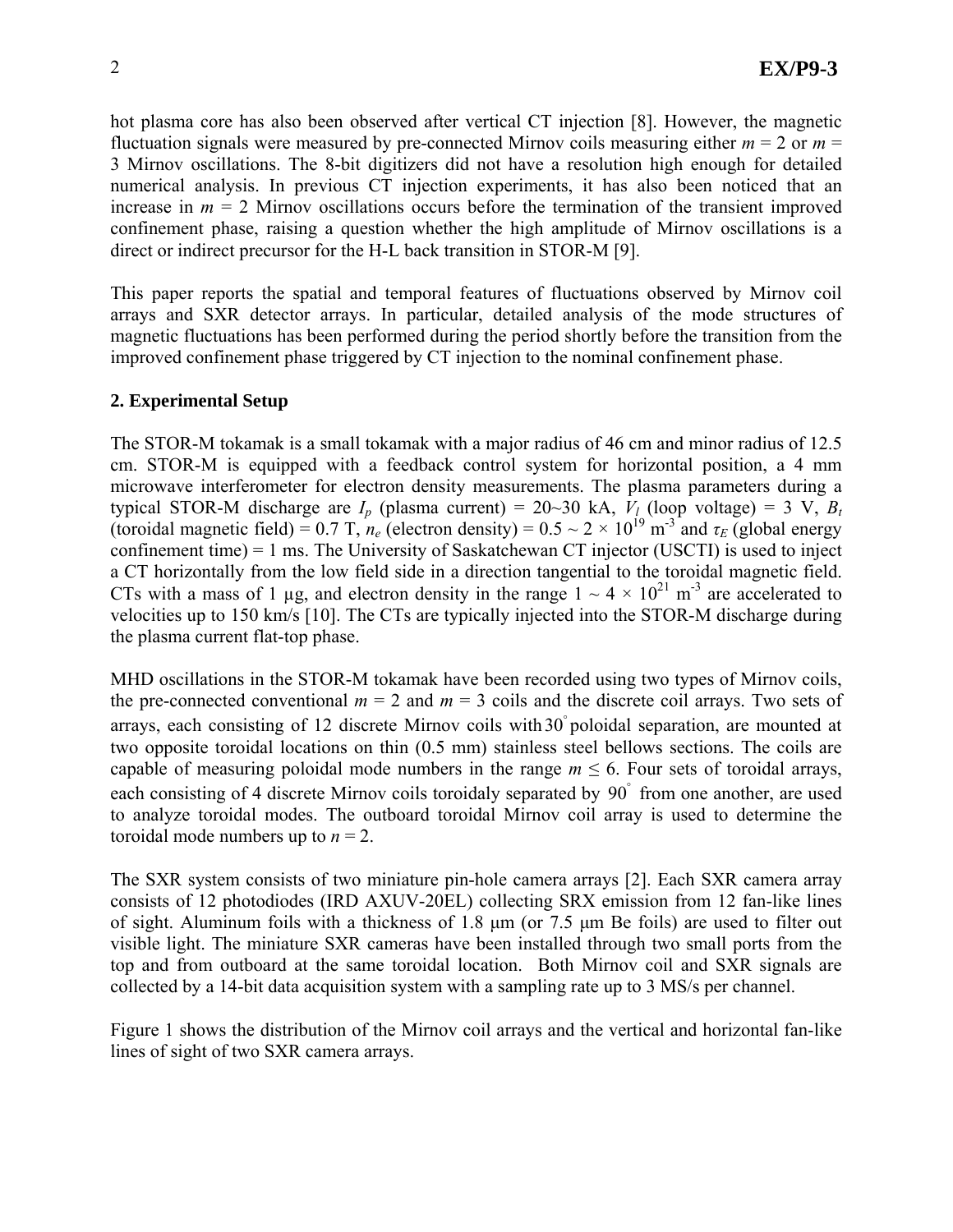

*Fig. 1. (A) Distribution of Mirnov coil arrays and (B) lines of sight of SXR detector arrays.* 

# **3. Experimental results**

### **3.1. Normal ohmic discharge**

Figure 2(A) shows the waveforms of the STOR-M discharge #210482. Shown in the diagram are plasma current *I<sub>p</sub>*, loop voltage *V<sub>l</sub>*, electron density  $n_e$ , plasma horizontal displacement  $\Delta H$ , H<sub> $\alpha$ </sub> radiation intensity, calculated edge safety factor  $q(a)$ , magnetic fluctuations  $dB_{\theta}/dt$ , and SXR radiation intensity from a central chord. The plasma parameters in this discharge are  $I_p \sim 20$  kA,  $V_1 = 3$  V and  $B_1 = 0.5$ -0.7 T (dropping during the discharge, not included in the diagram). The SXR emission intensity peaks shortly after the discharge current peak and decays as plasma current and density decrease. The edge safety factor value lies between 5 and 6 during the plasma current plateau. Figure  $2(B)$  shows the structures of the dominant  $m = 4$  poloidal mode and the associated  $n = 1$  toroidal mode as identified by the SVD analysis. The Mirnov oscillation frequency of the (4, 1) mode is about 40 kHz for this discharge.



*Fig. 2. (A) Waveforms of (a) plasma current (b) loop voltage (c) average electron density (d) horizontal position (e) H<sup>α</sup> emission (f) safety factor (g) Mirnov signal (h) SXR signal. (B) Poloidal m=4 and toroidal n=1 mode structures revealed from the SVD analysis.*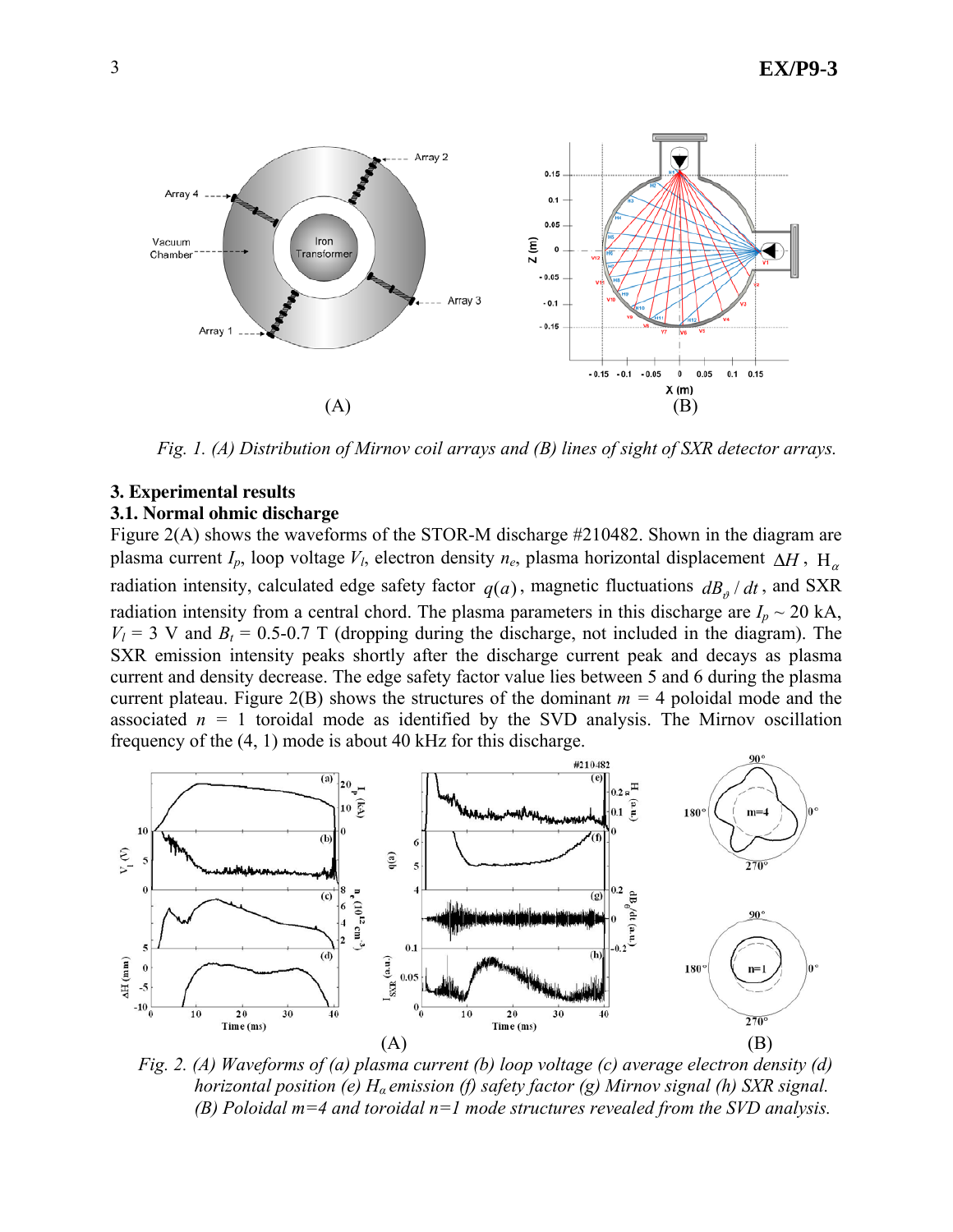Figure 3 shows the expanded traces of the SXR signals from two channels near the plasma center. The V5 shows clear sawtooth oscillations (STOs) associated with the *m =* 1 tearing mode. The V7 channel shows inverted sawtooth oscillations, indicating that the  $q = 1$  surface lies between the channels V5 and V7.



*Fig. 3. SXR emission brightnesses measured through two chords near the STOR-M center.* 

It has also been observed that high frequency oscillations are superimposed on STOs. Those oscillations are highly correlated with the magnetic fluctuations detected by the Mirnov coils. It has also been observed that clear STOs occur only when the magnetic fluctuations are relatively weak. Figure 4 shows the waveform and wavelet power spectra of the magnetic fluctuations and high frequency SXR oscillations during an STO-free phase. Both fluctuations have the same stable frequency about 23 kHz. The relative intensity of the high frequency SXR oscillations decreases as the relative intensity of the magnetic fluctuations increases and vise versa.



*Fig. 4. Top: Mirnov and SXR MHD oscillations. Bottom: Wavelet power spectra.*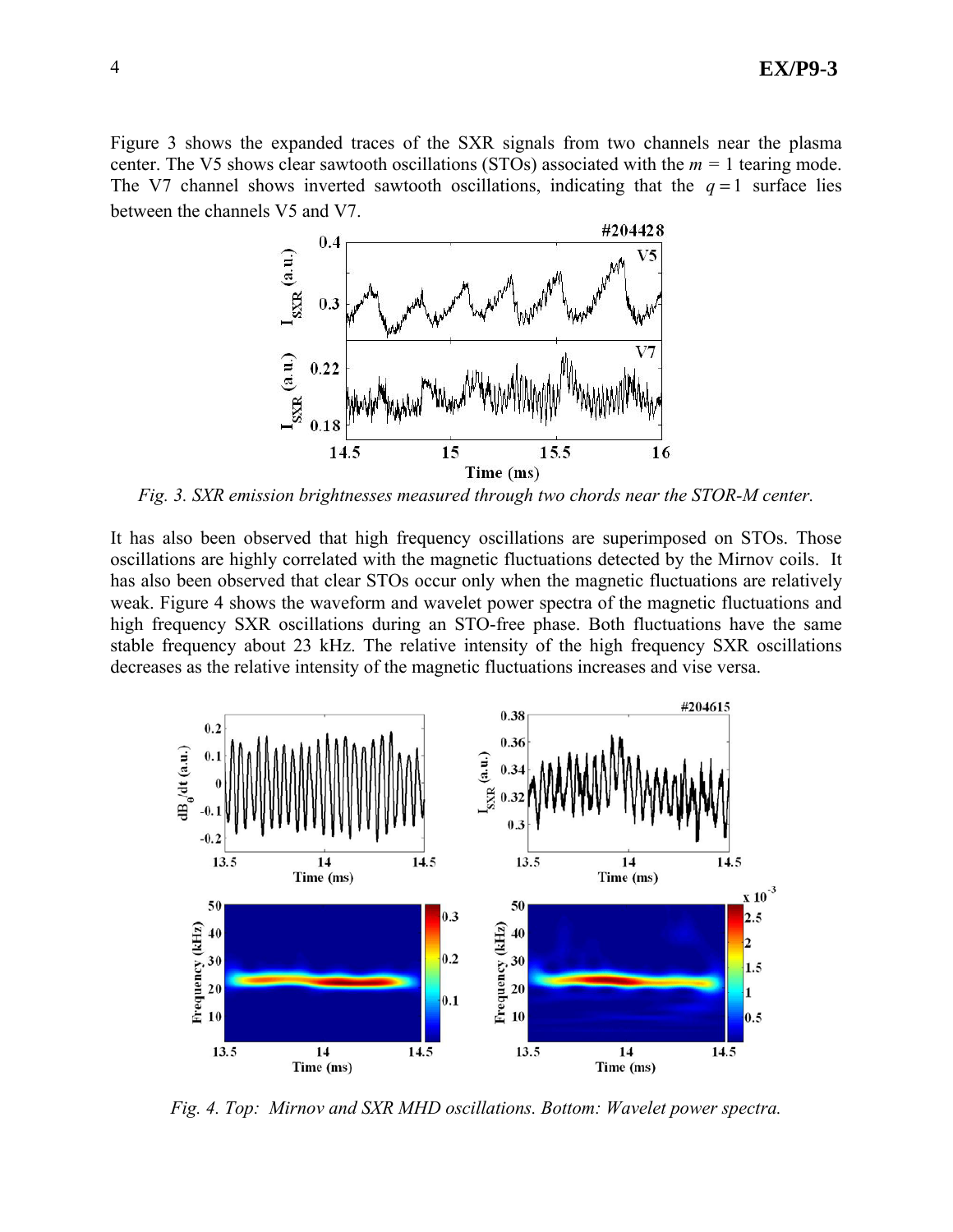Figure 5 shows the auto-power spectra of the Mirnov and SXR MHD oscillations. Both spectra peak at the same frequency and the coherence coefficient near that frequency peaks to a value of 0.99. The high coherence of the Mirnov oscillations and SXR emission oscillations suggests that the plasma temperature and/or density within the magnetic islands are quite different from that outside the island.



*Fig. 5. Auto-power spectra of the Mirnov and SXR MHD oscillations and the coherence spectrum.* 

### **3.2. CT injection**

Previous CT injection experiments on STOR-M have shown that an improved confinement phase is induced for several milliseconds immediately after CT injection. During this improved confinement phase, the  $m = 2$  Mirnov oscillations are significantly suppressed while the  $m = 3$ oscillations remain almost unaffected. The  $m = 2$  mode reappears before the discharge returns to a low confinement phase [10]. Figure 6 shows the Mirnov oscillations detected by one of the discrete Mirnov coils during a discharge with CT injection (#182960). The noise spike marked on the Mirnov signal at 15.25 ms indicates the instance of compact toroid injection into the tokamak discharge. CT injection caused a phase of suppressed Mirnov oscillations between 15.6 ms and 16.2 ms within the H-mode-like phase. However, the suppression phase was terminated by a spike in the Mirnov signal followed by coherent oscillations which lasted for about 0.4 ms between 16.2 ms and 16.6 ms.

Detailed analyses have been carried out to reveal the features of the increased MHD activities. Figure 7(A) shows the contour plot of the signal amplitudes of a poloidal Mirnov coil array. The regular bright strips indicate a propagating wave along the poloidal direction, corresponding to the rotation of an  $m = 2$  magnetic island. The weak  $m = 2$  structure can also be seen during the suppressed phase in the diagram before  $t = 16.33$  ms. The nature of the propagating  $m = 2$ structure along the poloidal direction has also been confirmed by cross-phase analysis of signals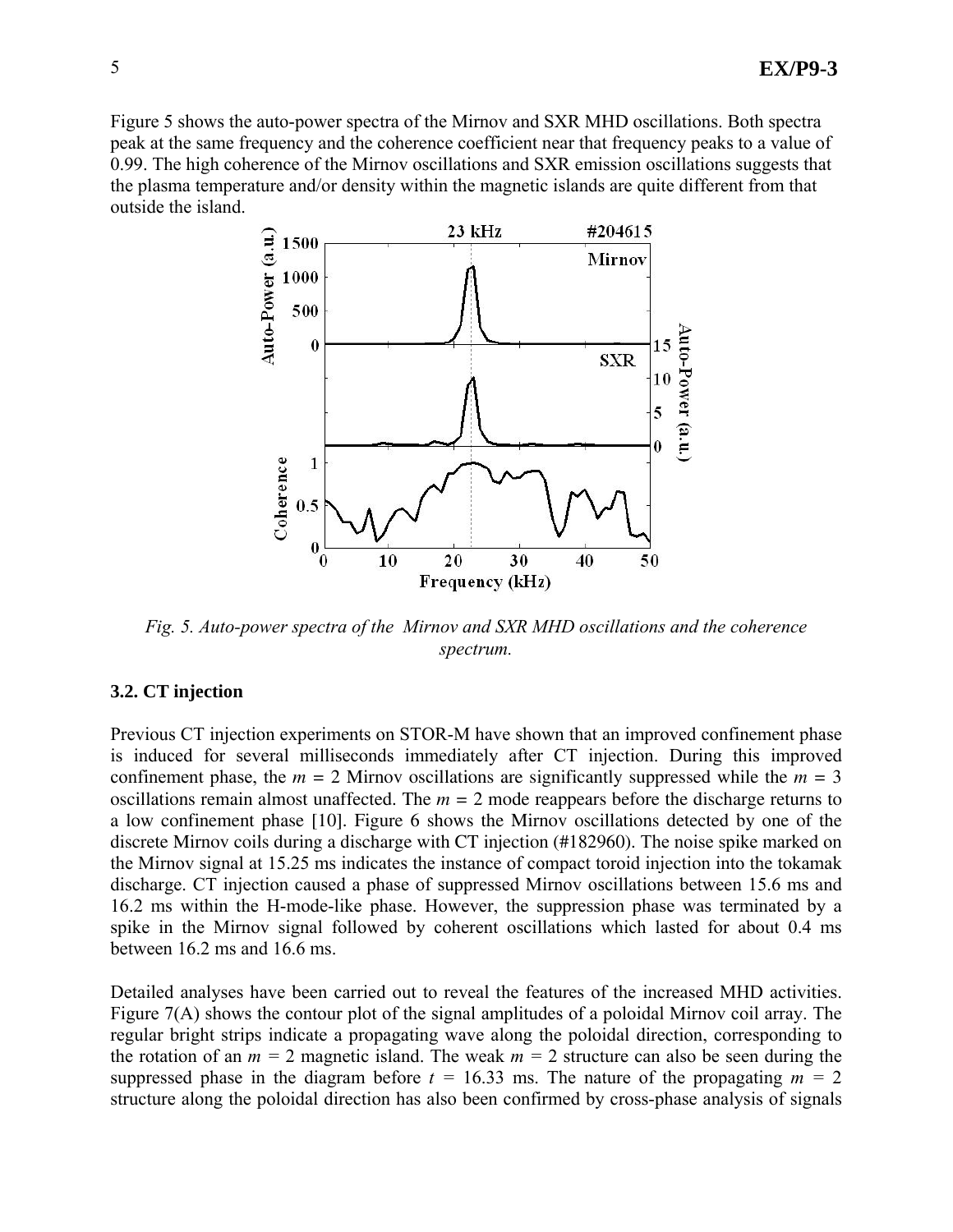of all Mirnov coil at various locations with respect to a fixed coil. The phase difference increases linearly as the angular angle between the coil and the reference coil increases as shown in Fig. 7(B).



*Fig. 6. Mirnov oscillations before and after CT injection.* 

Figure 7 (A) also shows an  $m = 1$  structure around  $t = 16.34$  ms for about 0.02 ms. SVD analysis has been applied to the signals of the poloidal Mirnov coil array for the time span from 16.2 to 16.6 ms. The SVD analysis revealed two distinct modes. The first mode has been identified as *m*  $= 1$  mode as it is shown in the top panels of Fig. 8. The temporal evolution shows a short-lived peak. This bursting mode was followed by a magnetic structure *m* = 2 rotating at a frequency of 30 kHz, corresponding to a plasma angular rotation frequency of about  $10<sup>4</sup>$  rad/sec if a rigid body rotation is assumed. The spatial structure and temporal evolution of the  $m = 2$  mode are plotted in the lower panel of Fig. 8.



*Fig. 7. (A) Contour plot of Mirnov signal amplitudes, and (B) cross-phase of the Mirnov oscillations.*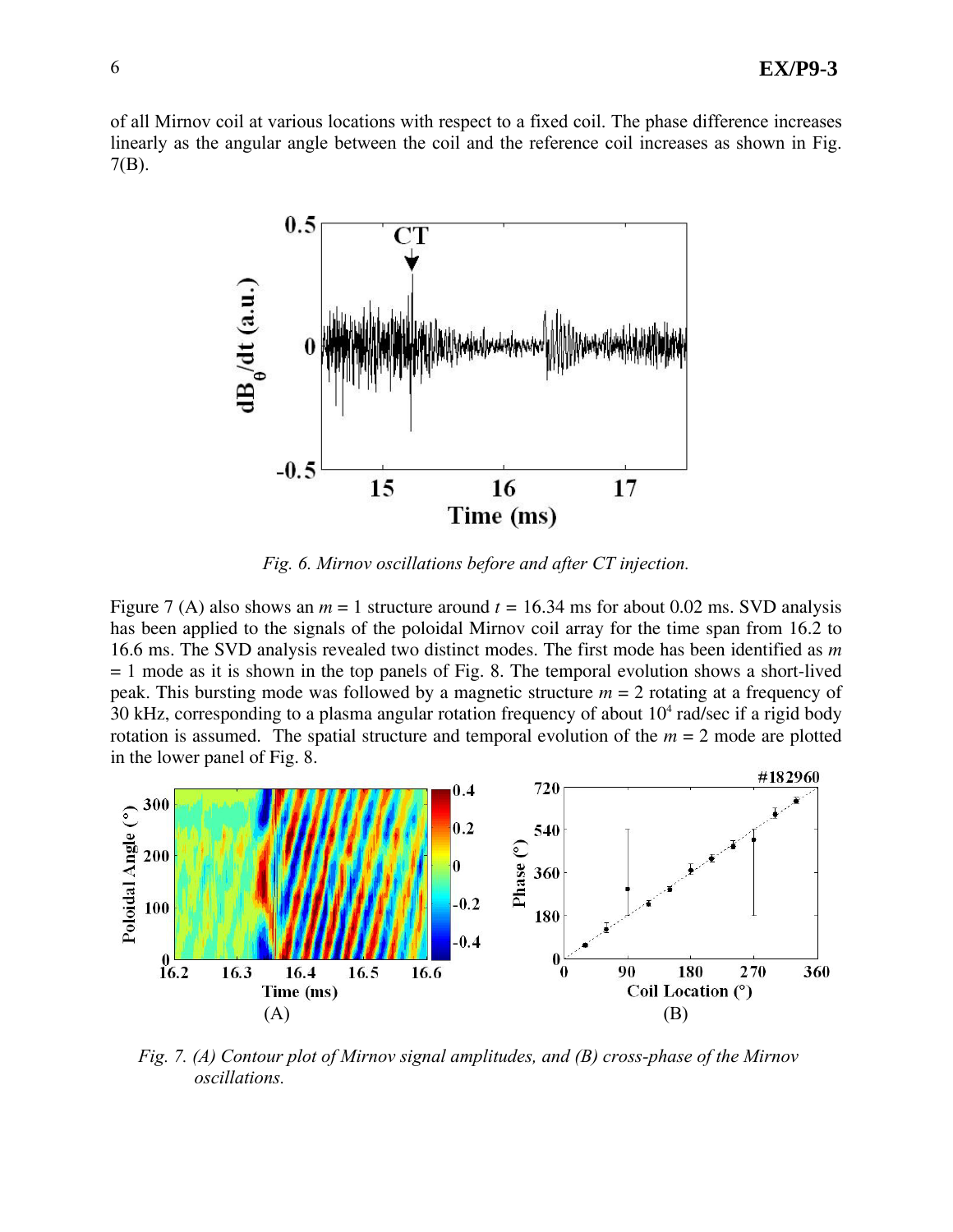

*Fig. 8. The spatial structure and temporal evolution of the bursting m=1 mode (top panels) and the following rotating m=2 mode.* 

This transient kink-like  $m = 1$  instability is termed gong mode [11], by analogy with a gong being hit in its center by a hammer. The gong mode may rotate in poloidal and toroidal directions like any other MHD modes. However, its lifespan  $(\sim 0.02 \text{ ms})$  in STOR-M is shorter than the rotation period which explains its unusual non-propagating behavior. The gong modes have been observed in machines with inverse aspect ratio  $ε = a/R \sim 0.3$  ( $ε = 0.27$  in STOR-M) as the mode coupling in high aspect ratio tokamaks may be responsible for the mode to develop.

Although the toroidal structure of the gong perturbation has been always measured as  $n = 1$ , its poloidal mode number was usually found to be equal to the integer part of the safety factor at the last closed surface  $q(a)$ . In the JET tokamak, the *m* value of gong mode was 4 for  $q(a) = 4.2$ , though low values of *m* between 1 and 3 have been transiently observed [5]. The poloidal gong structure was  $m = 3$  in the Tore Supra tokamak which agrees with  $q(a) = 3.4$  [11]. In STOR-M, the calculated *q* value at the plasma periphery was  $q(a) = 4.9$ . However, only a strong  $m = 1$  gong mode is identified, indicating that the inner mode may be stronger than the ones at the outer resonant *q* surfaces with higher mode numbers.

It is not clear at this moment whether the  $m = 1$  gong mode is the trigger for the strong  $m = 2$ oscillations which may have been the cause for the H-L back transition. When the gong mode was observed there was only one poloidal Mirnov coil array (Array 1 in Fig. 1). An additional poloidal Mirnov coil array (Array 2 in Fig. 1) has been recently installed  $180^\circ$  away from the first